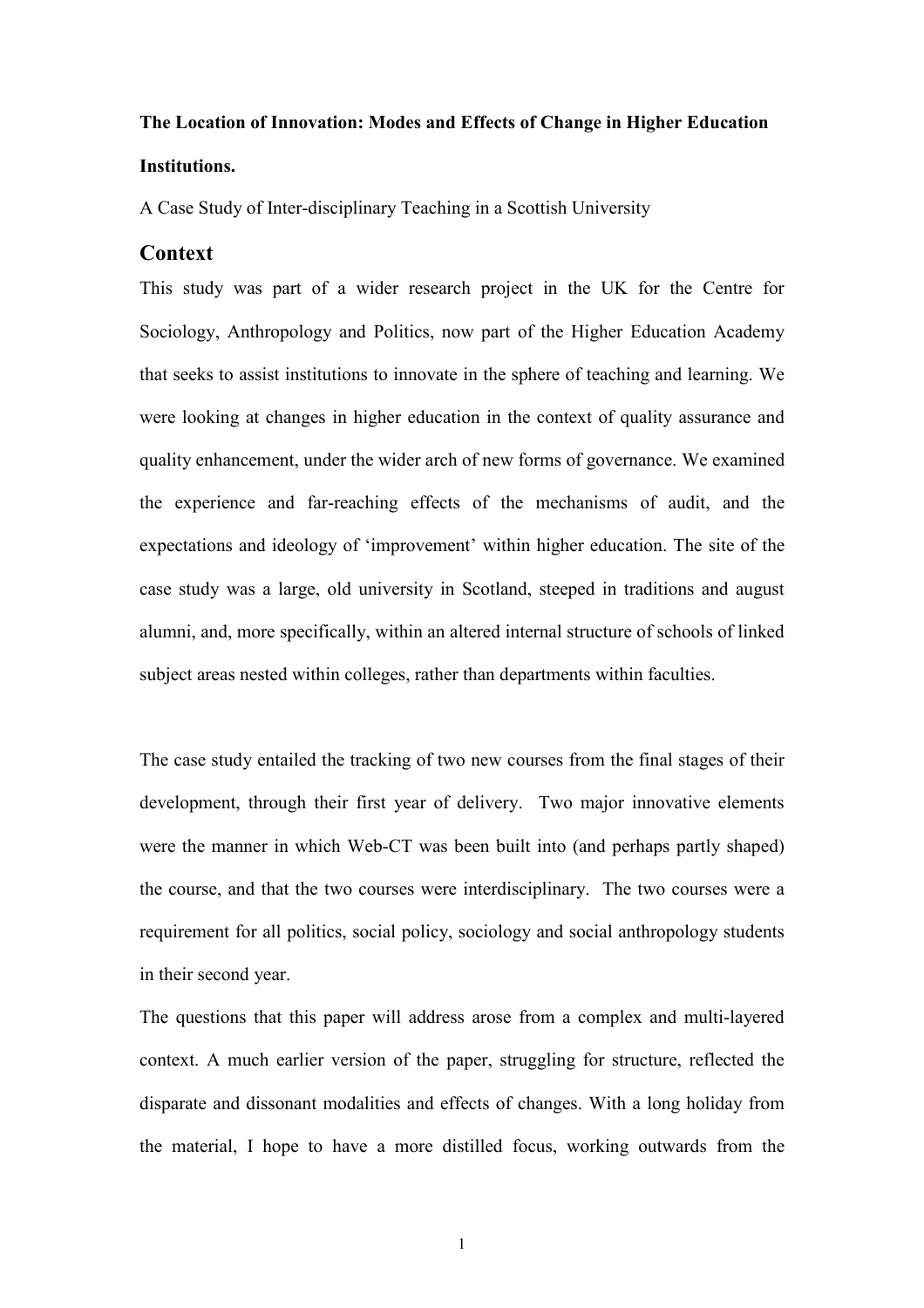courses, to learning, teaching and technology; to the reorganisation of the school, university restructuring and other quality and sectoral reforms; that is, structural change. Emerging from the whole project is a realisation that change is perhaps better called transformation and is a far from transparent process, and is suffused with the phenomenological peculiarities of any particular institution, the wider policy context and attitudes about the nature of and reasons for education.

## Introduction

The questions I will broadly try to address here are: in what contexts did the two new courses appear; what have personality and phenomenology got to do with institutional change; and what effect does technology have on teaching in an institution where disciplinary identity is acquired by implicit means. There is, in this institution, a tension between explicit demands from above for transparency in knowledge acquisition, and a long tradition of enculturation into a discipline; between the instrumental necessity for education and the transformative process of learning in the rarified context of an old, confident university.

The research concerns one moment on quite a long historical trajectory in terms of the whole quality assurance story, that spans the last fifteen years or so, and also in terms of the substantial institutional changes that have taken place in the University over a similar period. As far as this research is concerned it soon became clear that there is no neat correlation between institutional change and intellectual and academic concerns, but that, at the same time innovation obviously happens with reference to other changes, in government and governance at every level, whether the connections are made explicit or not. These changes over so many years and in almost as many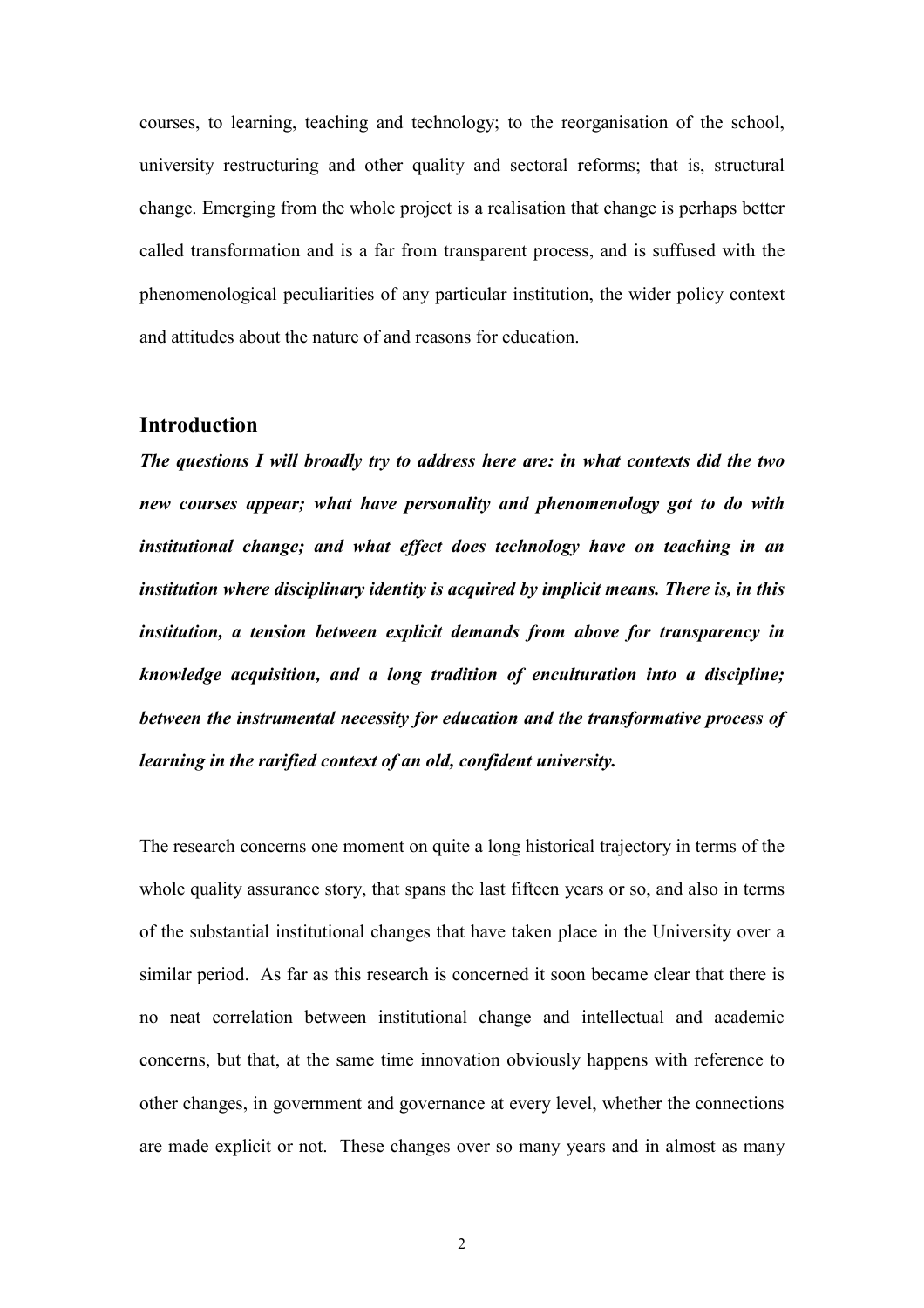contexts inform what's happening on the ground – that is, in the lecture theatres, in course booklets, in tutorials, and in casual conversations in university corridors. Structural change heralds transformations, and it is these that the most interesting, chiefly because they are unpredictable, and sometimes have only an indirect relationship to the change.

#### Two new courses and a bit of methodology

I will start with a description of the courses. In simple terms, with the reorganisation of the university into schools of related subjects rather than faculties and departments, it makes absolute sense to offer courses across disciplines where much theory is common. The two courses are 'Social and Political Theory' and 'Social Enquiry'. They are delivered to all second year students in the School of Social and Political Studies. It was decided that students would be given very specific topics with readings from key thinkers. The units in Social and Political Theory now are Society and the State, Individual rights and Collective Welfare, Freedom, and Materialism and Idealism. The Enquiry course outline starts with a quote from Geertz, advising students to look at what practitioners of a science do in order to understand what that science is. Both explicitly state that the courses are designed to encourage students to think critically. There are no long reading lists but set readings, available to download, and students are expected to focus only on those for each lecture.

Throughout the fieldwork I was physically located within the School that was implementing the two courses, having an office in the building that houses the four largest, in student terms, of the School's subject areas – Politics, Sociology, Social Anthropology and Social Policy. I attempted to be completely transparent with all concerned as to the nature of the research. A memo was given to all staff, and I was introduced to all the students at the first lecture of each of the courses. The early

3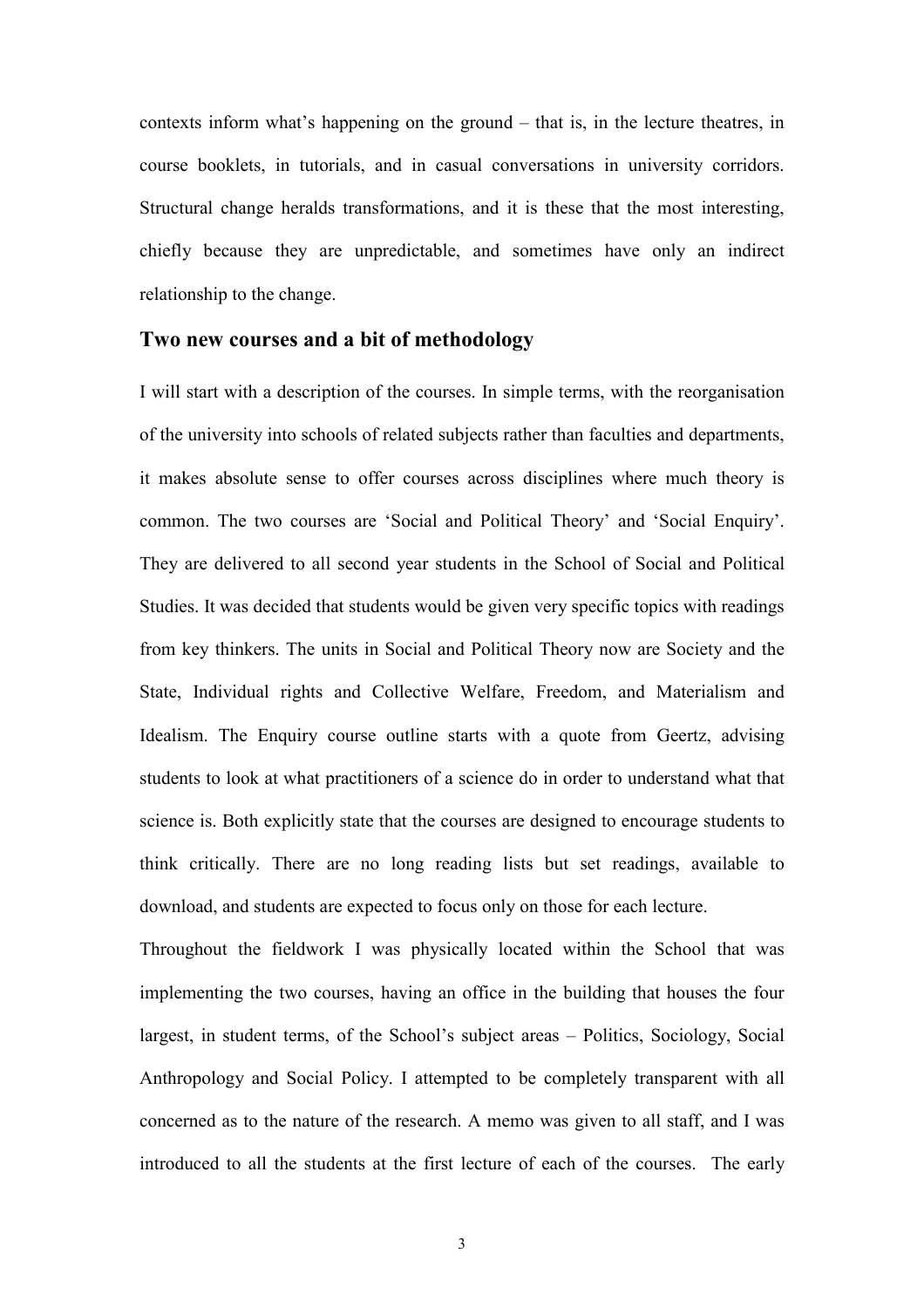stages of the research involved building up a picture of the development of the courses, and of the processes of forming the new School of Social and Political Studies, and its emerging identity.

As a researcher, I decided to join the students rather than my post graduate colleagues as tutors. It was felt by the team that 'the student voice' is often assumed in the literature, or not often made the subject of study in higher education, or that studies of students pathologise them: (but see Marton, Hounsell and Entwistle (1984).) That said, I was also in the unique and privileged position of having relative ease of access to all the constituencies involved in the processes of these changes inside and outside the university, I knew many of the staff, and the post-graduate tutors were my friends and colleagues. As a research fellow, a postgraduate student and a former undergraduate student, my position was unclear, which proved to be an advantage: on the whole, I was an insider, but to the staff, a junior one with no status and was therefore no threat.

I attended most of the lectures, and joined a tutorial group for each course. These groups in particular, became a valuable resource towards the end of fieldwork. Being sensitive to my potential impact on the tutorial groups, it was left open that if at any time they – the students and/or the tutors did not feel comfortable with my presence I would leave. My initial approaches to tutors were met with reluctance to have me there, and it was more of a problem for them than the students. In the Social Enquiry course, I did in fact become something of a resource for the group, especially with regards to ethical issues and the nature of qualitative research, and more particularly, participant observation. The uneasiness of tutors is understandable: the critics we fear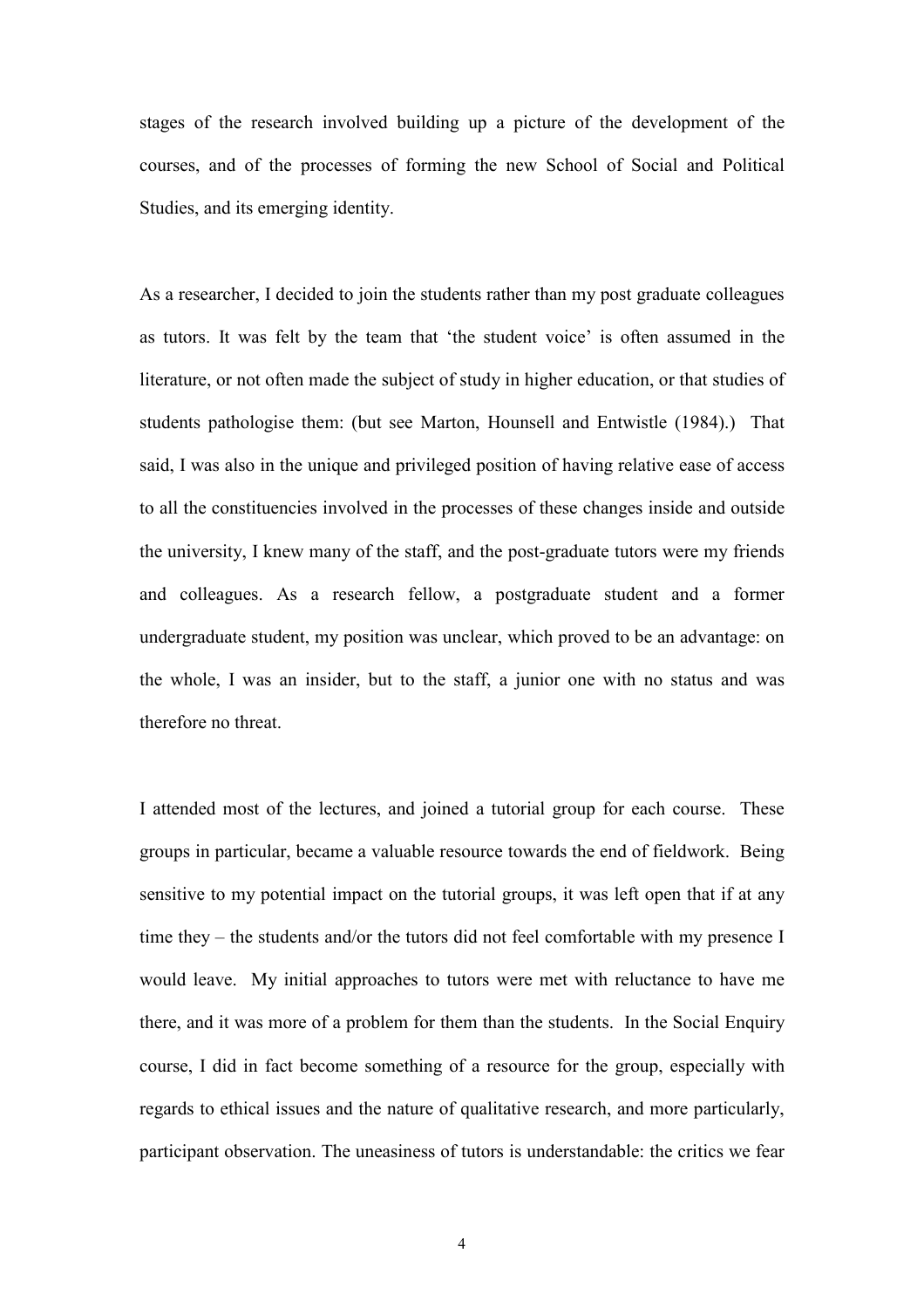most are our peers. This was coupled with the more general insecurity felt by post graduate tutors within the institution and I will return to this presently.

#### 'Social and Political Theory' and 'Social (and Political) Enquiry'

From the context of devolution; combining the funding councils for further and higher education; major institutional change from faculties to colleges and subject areas subsumed within schools; and partial semesterisation; the two new courses might or might not have emerged. In a self-assured institution such as the one studied, the question of whether innovation within the institution is a response to edicts from above, such as the Funding Council or the QAA or indeed is completely incidental to them, remains a moot one.

The appearance of the courses sometimes seemed incidental, and only as a result of discussions within the school, and of people in it who had seen such courses work elsewhere – chiefly in science. But it was also believed that such a course would give the school intellectual, interdisciplinary coherence. And, as I've said, many factors were at play: from policy changes at government level down to production of two interdisciplinary courses organised through web-based software.

All anthropology, sociology, politics, and social policy students are required to take the two new courses in Social and Political Theory and Social (and Political) Enquiry in the second half of their second year, and their introduction was heralded with much uncertainty and scepticism from the students. They were largely unaware of the wider implications of or rationale for the courses, in that they were part of moves to greater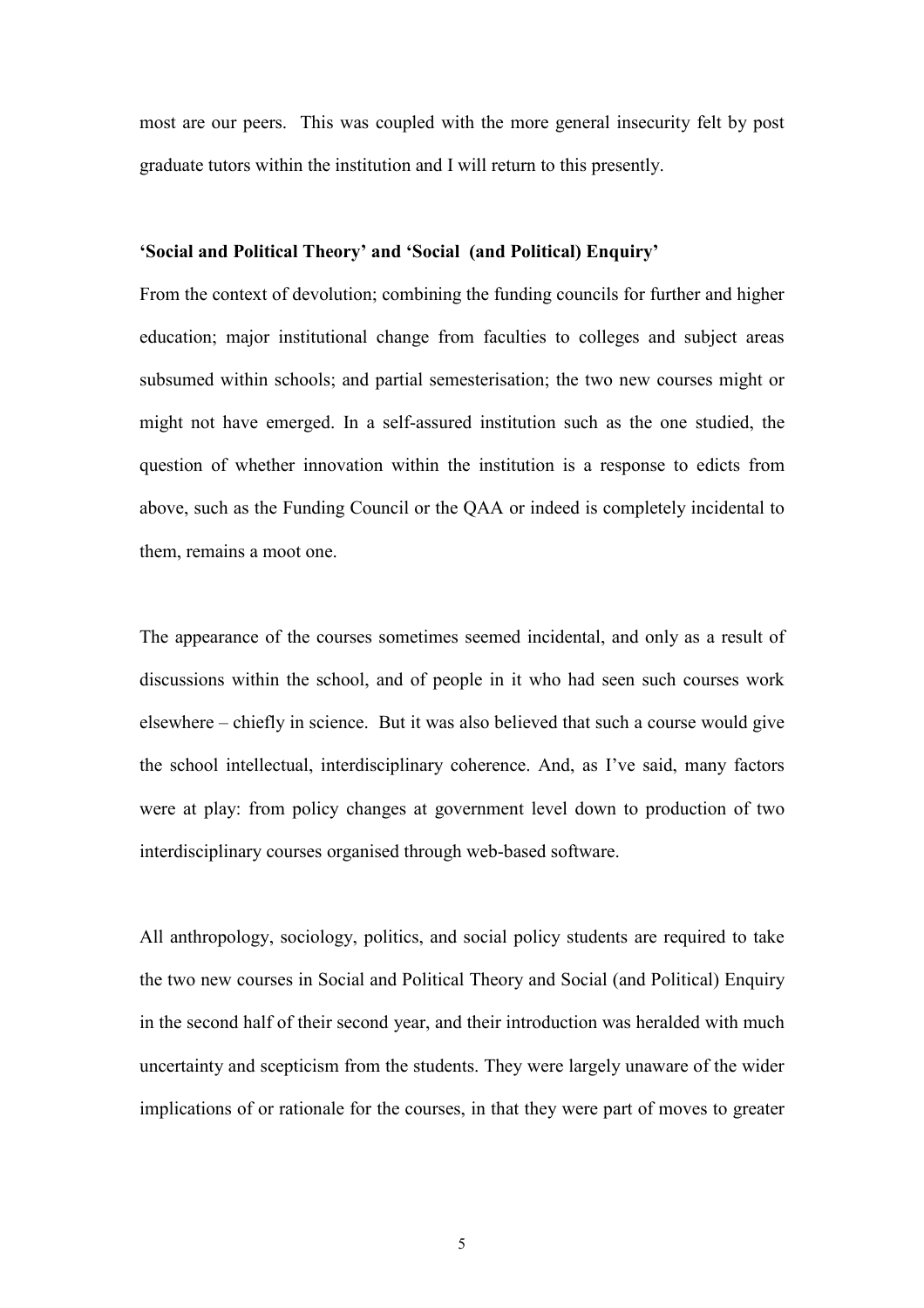coherence and semesterisation for example. I want to take a short side road and say something about the seemingly small matter of the naming of the courses.

Their naming creates an interesting ethnographic moment that flags up tensions around interdisciplinarity that were played down by staff involved in the courses, but that existed in the wider academic world that feared that interdisciplinary work was regarded as inferior, and unpublishable in the high profile, discipline-specific journals.

 The absence of 'political' in front of 'enquiry' denotes an omission that extended into the production of the course booklets. There is tension evident through this naming anomaly that indicates some lack of fit between the subject areas. Some of the significance emerged during the course evaluation procedure through the comments of some of the politics students. They were unhappy about doing the Social Enquiry course, there being a closer methodological and academic relationship between Politics and History rather than Politics and the social sciences within the University. It also denotes an issue, perhaps, between what is 'political' and what is 'social'. Using both implies that they are distinct from one another, or that politics is not embedded in the social, and is something separate. Does naming matter in the context of such courses that are intended to fully dismantle the disciplinary boundaries? The question remains as to how effectively disciplinary boundaries will be broken down in the milieu of both staff and students, not to mention in the outside world Initially the name came from the assumption of the course convenor that politics is embedded in everything social, and vice versa, and it was not foreseen that students of Politics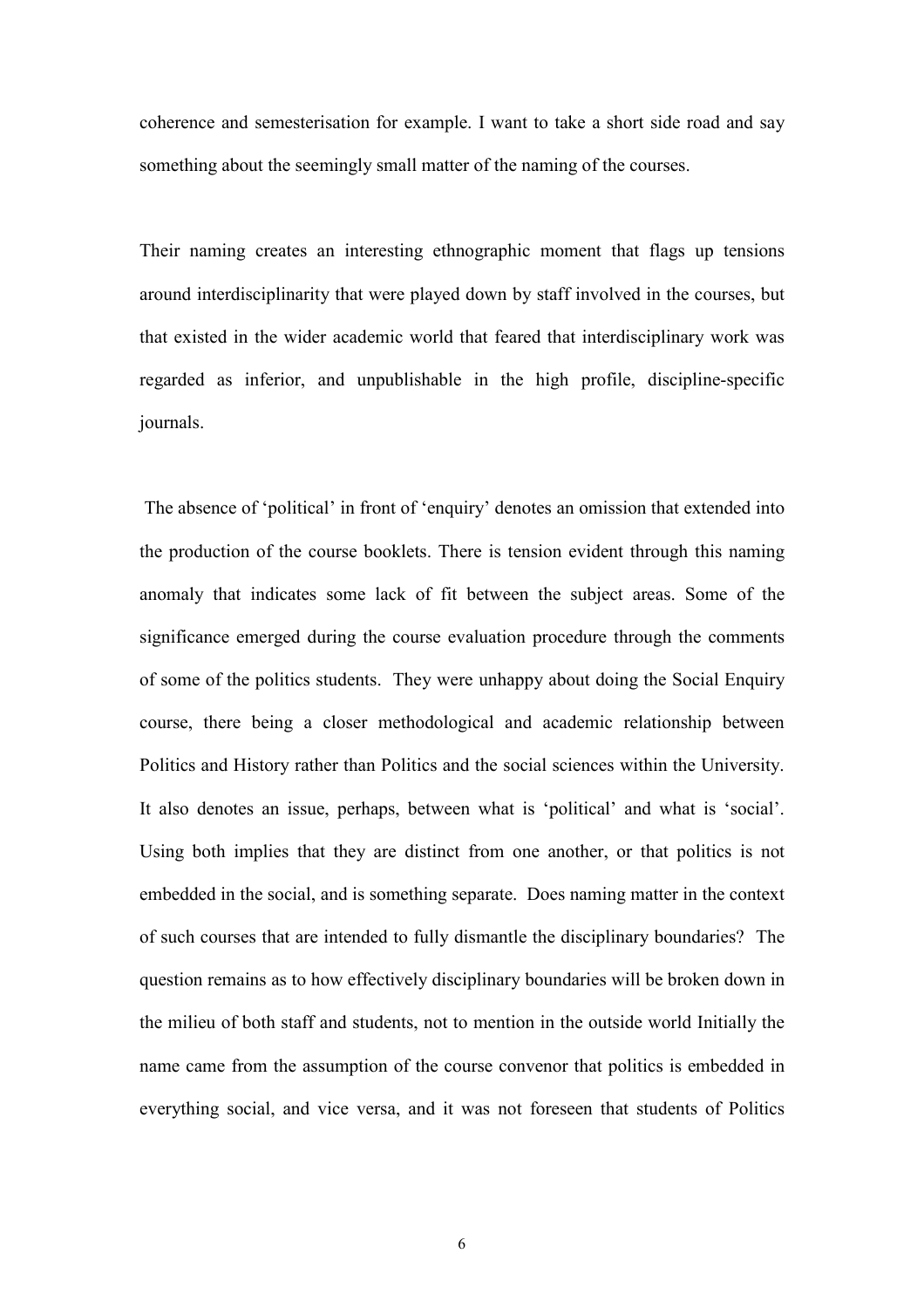would not necessarily assume the same. The convenor of the Theory course did not assume that politics is inherent to the social and named his course accordingly.

Resistance and grumbling about the Enquiry course on research methods came very clearly from Politics students. There were other subject staff not happy with what they saw as disciplinary dilution who carried on with teaching the same material they had always done even if this led to replication. A staff member teaching on the combined course said, when they realised the extent of the similarity of material in a subject specific course and the school-wide course that the disregarding of the content of the combined course was tantamount to 'sabotage' of the new courses.

Both course conveners invested huge amounts of time and energy into the courses, and were, in turn, proud, protective, and worried about them. At the halfway point, the attitude of students had shifted from an initial one of suspicion that it was a money-saving exercise, an anger at the lack of information and consultation during development (over practical issues such as lecture times not suiting those with children), and a belief that as guinea pigs, they would suffer from inevitable teething problems, to a qualified acceptance that the courses were working and a recognition of the courses' aims. Students particularly enjoyed the Theory course, and by the end, most had realised what the Enquiry course was about, and appreciated the breadth and complexity of social science research. However, a significant number of politics students did not see why they had to engage with social science methodologies encountered in the Enquiry course that they will not use. There was also some resistance to becoming a generic social scientist at this stage, when they were beginning to identify with their chosen disciplines, and learning the cultures and idiosyncrasies of those disciplines. And students worry endlessly over assessment:

7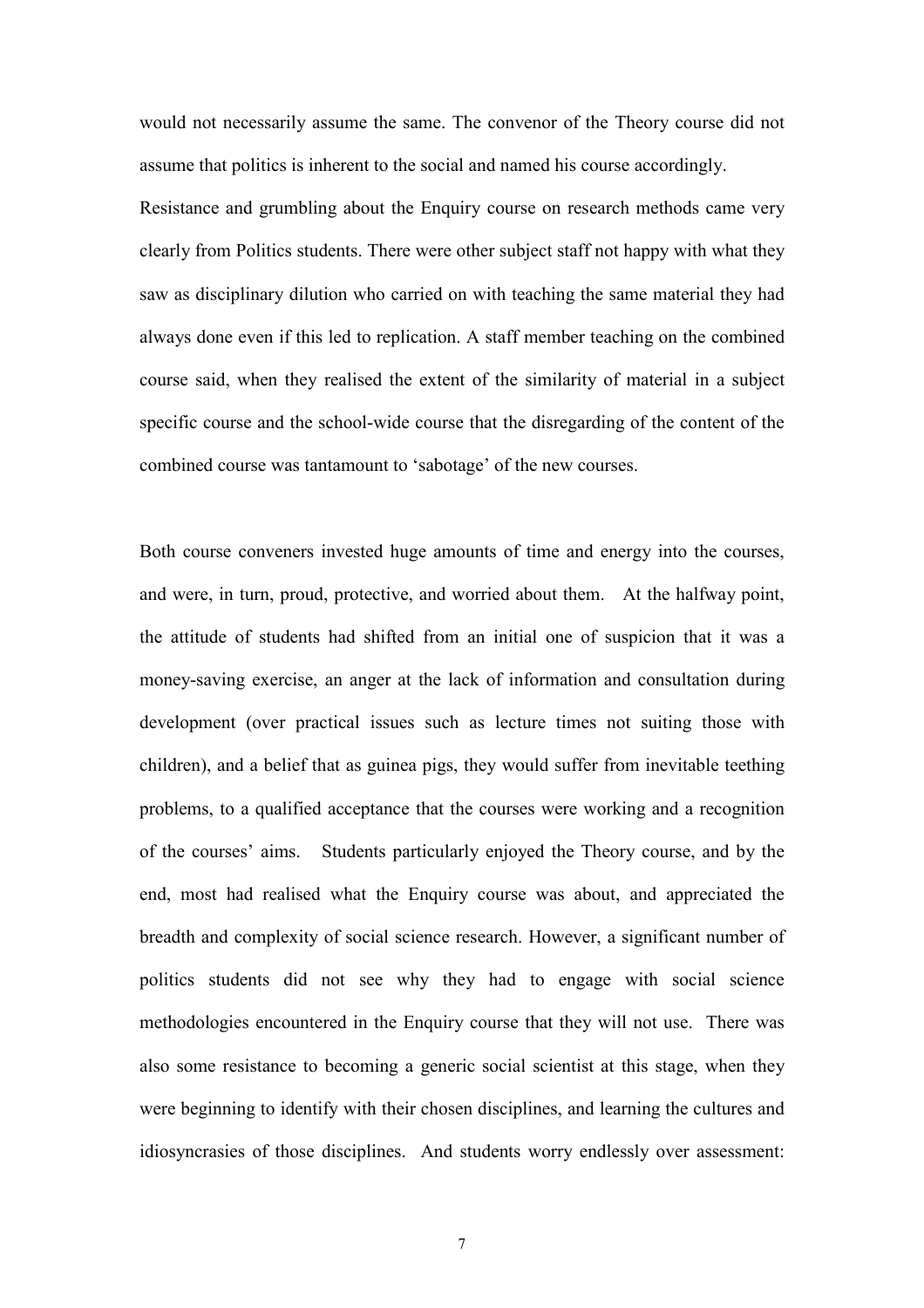they did not like the thousand word essays, feeling that they could not express themselves or their arguments so concisely. Again, they were cynical that short essays were about giving tutors less work rather than forcing them to focus directly on the cogent issues, and to argue succinctly. By the end however, they appreciated the intellectual reasons for the form of assessment, and it was viewed positively by the external examiner, as indeed the courses were generally.

### The liminality of post graduate tutors

Tutorials were timetabled as one per week per subject as was the norm, but right from the start, the involvement of tutors was quite novel.

Post graduates have only started tutoring since the rapid rise in student numbers brought about by widening access and participation policies. They have no clearly defined or fully contracted role, and get little recognition in financial or other terms for their part in the teaching and smooth running of courses, not to mention a considerable pastoral role that exists by dint of their being the academic representative of the university that the students have most contact with. However, an interesting aspect of the two new courses was how their structure as being interdisciplinary/school-wide affected their position and roles.

There had been little cross-disciplinary interaction between postgraduates previously, and only a dim awareness that conditions for tutoring and postgraduate access to computers, photocopying and printing varied quite widely. There emerged a growing sense of a formation of a cohesive group. In short, they were in search of a legitimised identity within the School. Gradually, conditions became standardised for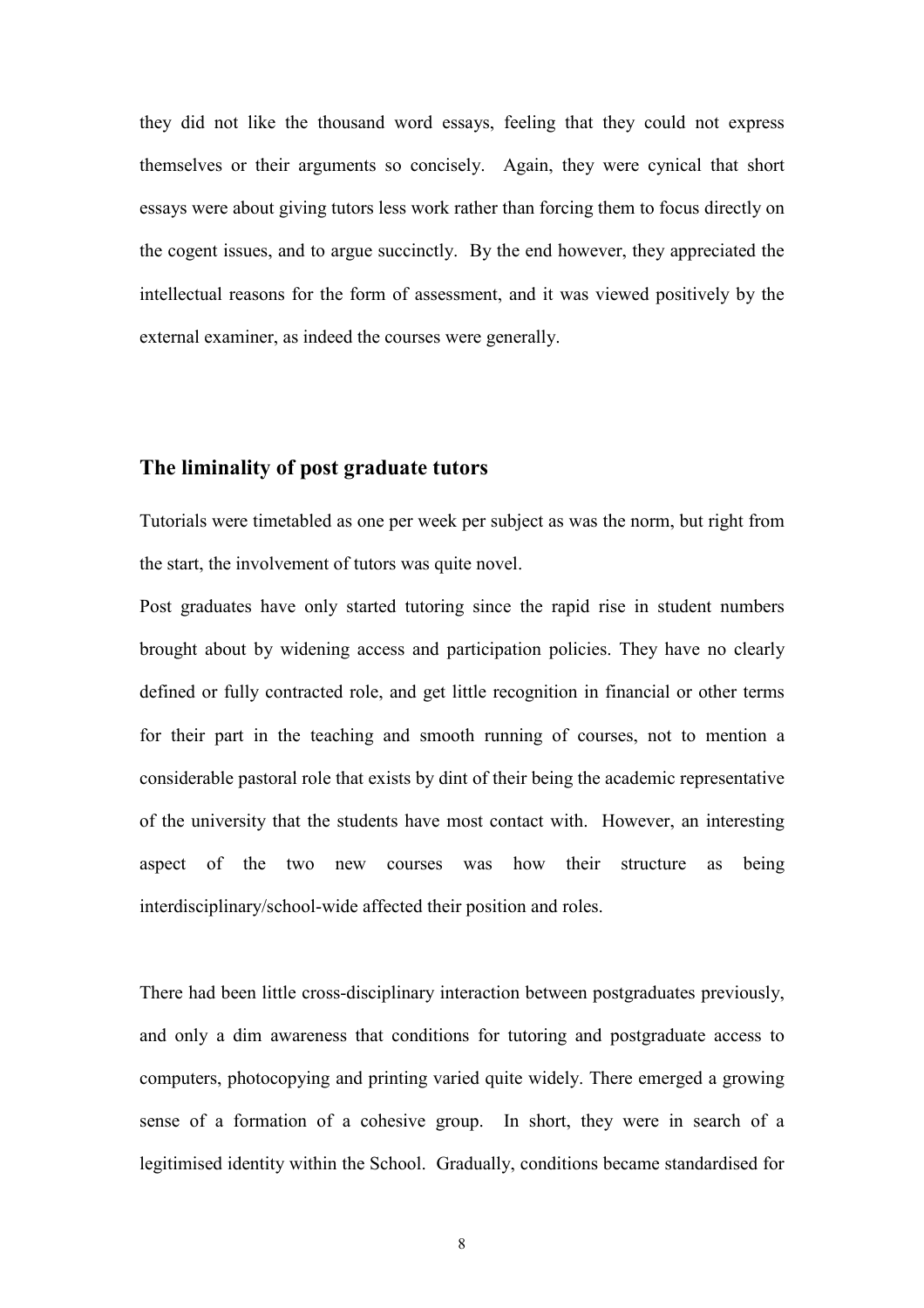all across the School by the School Administrator, and postgraduates have been brought together through their involvement with the new courses. The convenor of the Theory course called regular meetings so that lecturers could brief tutors on each section of the course, and these also served as meetings to discuss how tutorials were going. As far as I am aware, this involvement of tutors is unprecedented. However, tutors said that they would appreciate more, and to at least have the formal opportunity to discuss the courses once they were finished. Although there are pay implications, tutors said that they would attend such meetings whether they were paid or not, especially if they felt that it would help them in their teaching. The convenor took the decision to tutor several groups himself, and hoped that other lecturers would do the same, but none did. Some of the tutors attended lectures, which has never been the norm with any of the subjects. Tutors' involvement with the new courses extends only to how they run their tutorials, and they were not involved in the substantive development. All tutors are expected to attend a two day course run by the centre for teaching, learning and assessment, for which they are paid, but beyond that, they are trusted to get on with the job. They started meeting regularly over lunch in the new postgraduate common room within the school. They articulated deep concerns over their status within the School, such as: are they staff or employees; what are they actually paid for – there is a largely unrecognised pastoral aspect to the role; do they receive holiday and sickness pay; will there be continuity of contracts? It was tacitly recognised by all concerned, and explicity expressed by the tutors themselves, that the position of tutors is liminal, that they are just passing through, and that they are away on fieldwork for long periods sometimes. But, there is a real sense that elements of restructuring were, in a somewhat back-handed way, creating an official place for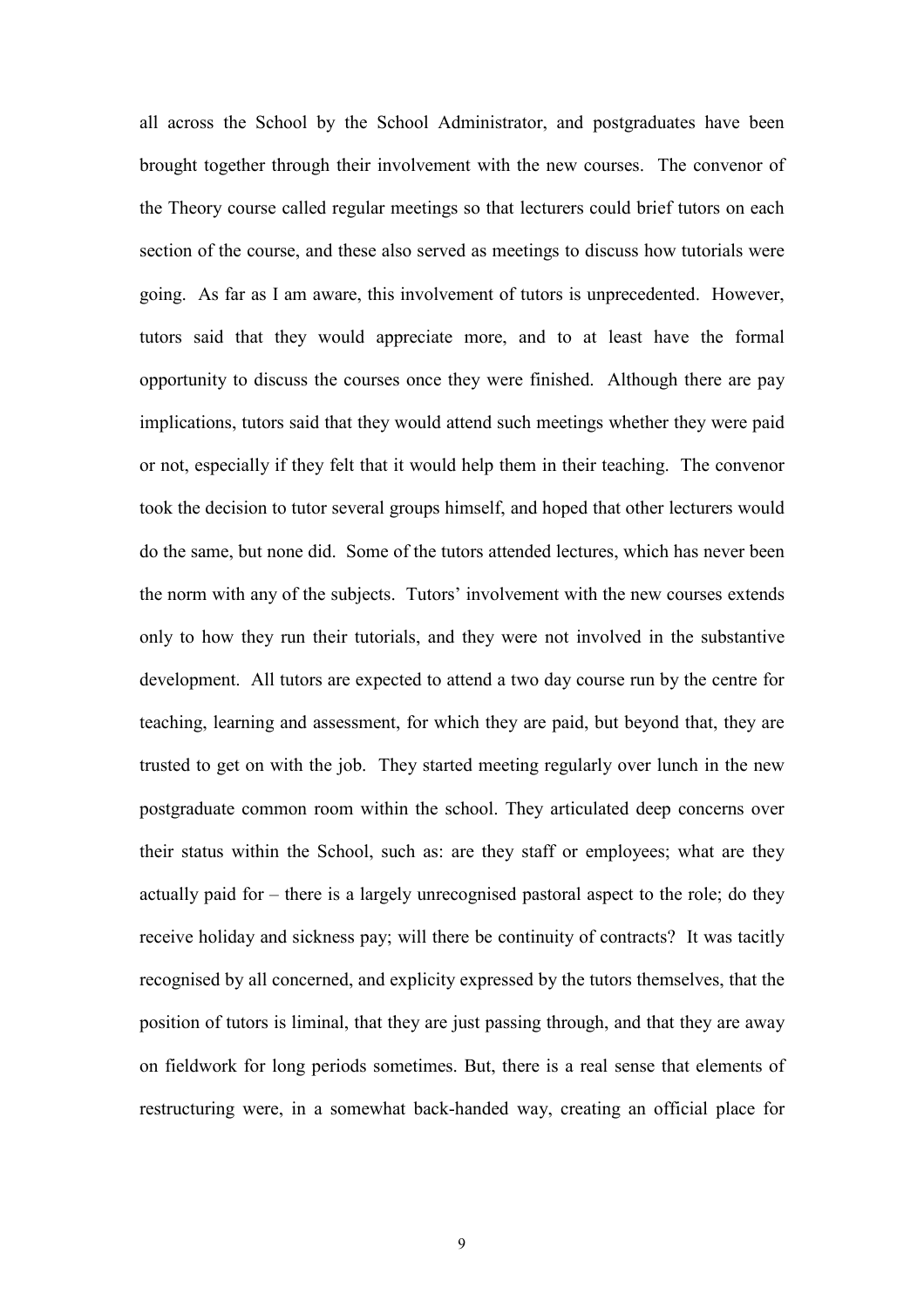them, and that they were now in a position to respond to that official, rationalising agenda.

#### What has restructuring got to do with learning and teaching?

One might think that the restructuring of the academic year would have little to do with intellectual concerns, but this was not the case, and the committee concerned chose the Bologna Process requirements of European coherence in HE to restate a tenet of the university: namely that a 'modified semester' model still allows for the 'deep and independent learning' (Report of the Working Group of Academic Policy Committee, 2002) that is only possible with year-long courses. I choose this quote to suggest the strongly held belief at the heart of the university that learning should be largely self-directed. The two new courses within the school fit into this new year structure but students get all the course materials and information on the plate of Web-CT. Where does the deep and self-diercted learning come in? The courses also emerged in a growing climate of demand for explicitly outlined outcome-based course planning. Here, again, we see the tension between the notion of self-directed learning, where the student synthesises knowledge and information for themselves via the sum and variety of input from reading, lectures and tutorials. These courses, unlike many in the discrete subject areas, did emerge from the outcomes: students would know and be tested on the fact and detail of these 'key thinkers', rather than be asked to create new debates and questions. It is interesting to consider the degree to which the structure of Web CT itself came to influence, circumscribe and shape the course itself.

So to the broader impact of technology. It is a small but interesting fact that the Learning and Teaching Support Network, now the Higher Education Academy was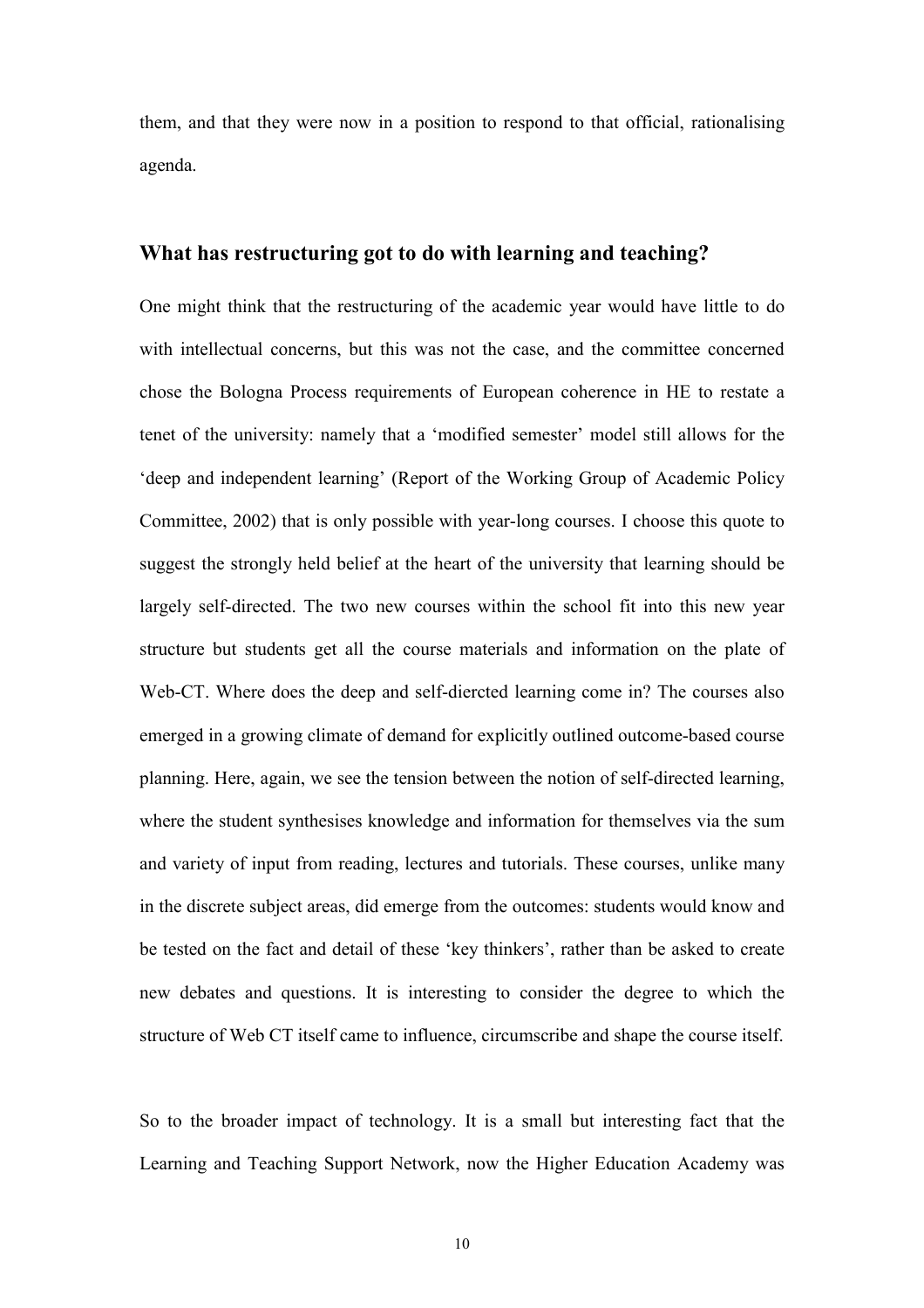born out of the Computers and Teaching Initiative. Positively, the LTSN established a focussed network with a clear remit that looked to improving practice, and raising consciousness in university teaching. However, it also emerged from a body that, by virtue of its name, conflated improvement with an increased use of technology. There exists in the university, a media and learning technology service. The centre is located within Education, away from the heart of the university. (a question that arose in later research on the state of social sciences in the UK was how distinct the teaching of teaching was from the academic study of pedagogy. The wall between the two is very high. But that is the subject of another paper!). Suffice to say that wall says something of how knowledge is ideally acquired at HE level, as distinct from lower levels, or begs the question of whether good teaching can be taught…

The staff of the technology service are enthusiastic, and they sell the idea of elearning to academics. Talking to them it is clear that their mission is to support academics in developing e-learning, to enhance their practice. I was told that the skills and materials should be regarded as providing more tools at the academics' disposal, the approach to improvement being chiefly instrumental. One staff member, though, reflected that when she asks academics to explain explicitly why they want to use Web-based tools, they are forced to think and articulate their whole approach to teaching and what they are attempting to do in the broadest educational sense. This sounds very positive, but seeks to deny, or undermine or ultimately do away with very successful, if incommunicable elements of the teacher-learner relationship merely because they cannot be articulated. It should be added that this person had studied maths and statistics, and had experienced lectures where there was no relationship because the lecturer stood at the blackboard saying nothing: "there was nothing worse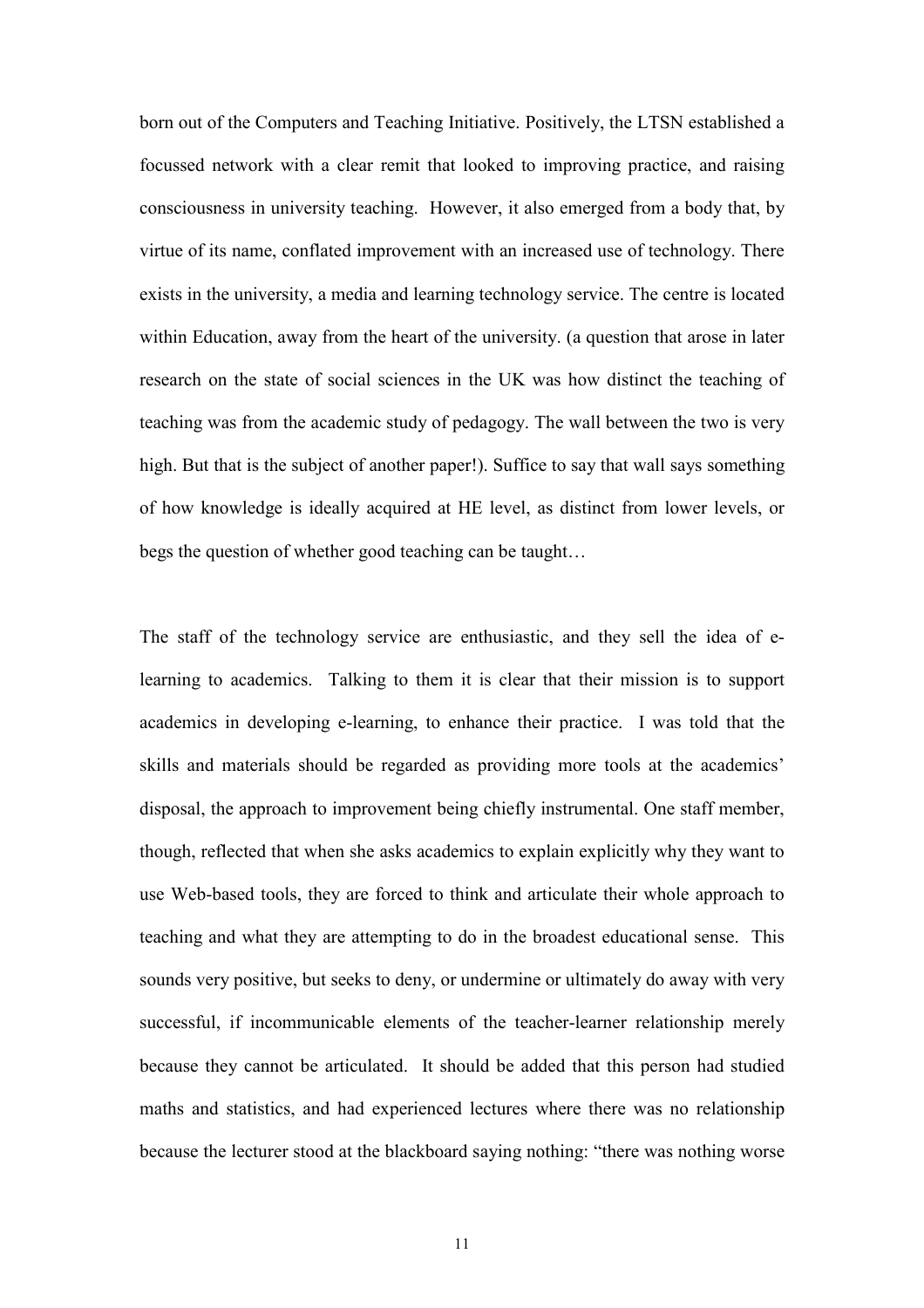than being taught in vast lecture theatres. When I was a student, the lecturer came in, said nothing, turned to the board and filled it with equations. When it was full, he would rub them out and start again. At the end of the hour, he would leave." Her experience of face-to-face teaching was a negative one, and to an extent set her agenda with regards to the promotion of technology in teaching and learning. She felt that if academics are forced to think about using technology, then at the same time they have to evaluate their overall teaching strategies, which can only be a good thing.

"Technology is all about communication, and although science and engineering subjects make more use of it, language-based subjects are more suitable, simply because they are all about communication. Staff have to realise this, it is not an argument to say that students won't talk on-line, as they might not talk in class either – what's the difference? They are likely to be less-inhibited on-line."

From her negative experience, she denies the value of, or even the existence of the teacher-learner relationship, and implies that proximity, personality and individuality are irrelevant, or even disruptive to learning. The uniformity and levelling aspects of e-learning (that I believe are also implicit in restructuring and in more esoteric norms coming down via the transformations of QA for example). They threaten the underlying ethos of the university, attempting to flatten out difference in the name of equality, or widening participation, or efficiency.

#### Teachers and students

A central question emerged through the fieldwork about the unique relationship between the teacher and learner, partly prompted by wondering about the effects of remote and e-learning, such as Web-CT, on that teacher-learner relationship.

12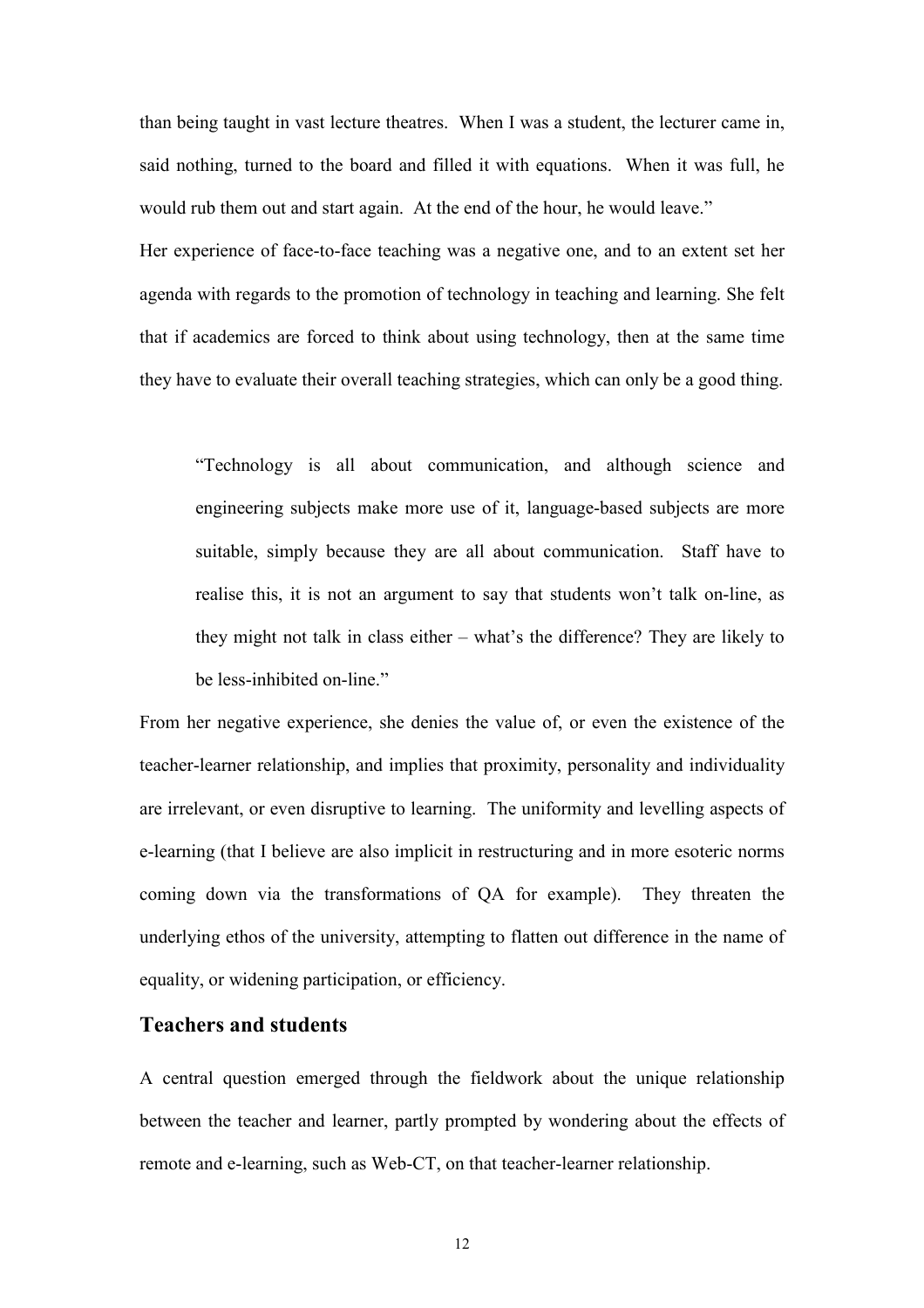Individual personalities are the key, and the relationship between the teacher and learner is the central relationship from which the rest emanate. When the personal relationship is removed, as in the case of e-learning, the learner ceases to become an apprentice. There is no relationship at all at the extreme end, with knowledge being delivered in discrete 'packages' for consumption.

The university, historically has relied on a somewhat amorphous relationship between teaching and learning, and the primacy of personality, and idiosyncrasy even, in the transmission of knowledge. The academic 'habitus', remains understandably defensive and suspicious of any innovation coming from agencies such as the funding councils. Along with such innovation is the assumption that it will entail audit and accountability, measuring and evaluation. So, the question of whether innovation within the institution is a response to edicts from 'above', or indeed, is completely incidental to them, remains a moot one, and one that is at the core of this particular case study. All the people I met in the course of my fieldwork believe passionately and sincerely in improving the experience of learners and learning in the university, but the means, structure and culture for that improvement vary widely.

Academia perhaps rests on the assumption that an academic, as a good learner, will make a good teacher. It is also unclear whether its product is 'knowledge' or the 'student'? Both, in a sense are invisible in product terms: teaching is an invisible craft. In this university, there is a strong sense that the process of becoming an academic is an apprenticeship of sorts, and the real grooming starts after the transition to the Honours years, when students become known to particular members of staff in the subject, particularly through the supervision of final year dissertations. These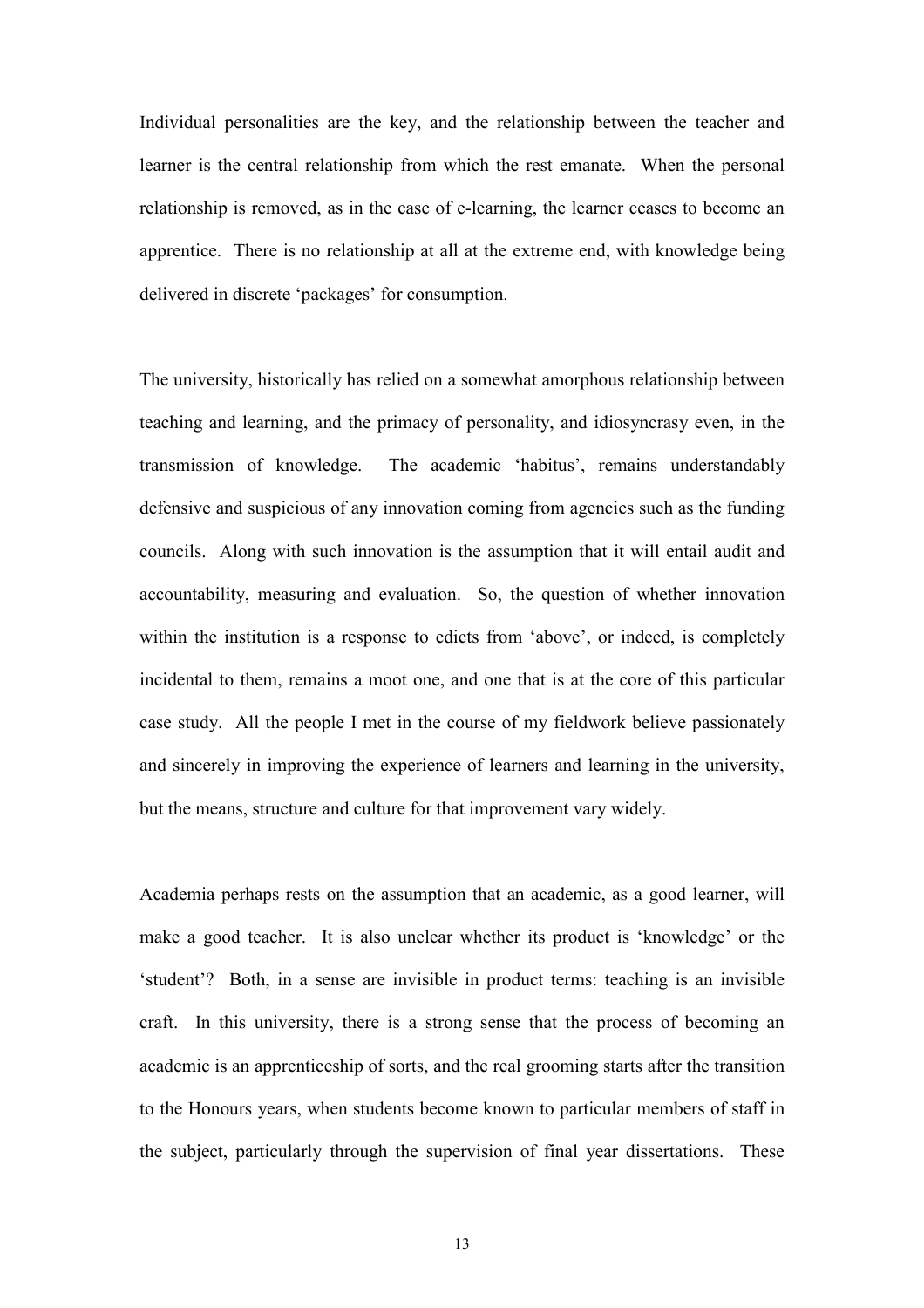relationships remain beyond graduation, if the student stays with the subject, and there is a sense that one is a product of a very specific enculturation and means of induction into a subject.

A thorough investigation into what constitutes knowledge in higher education, the triangulation of technology, learners and teachers, and what exactly is being produced and reproduced in a higher education institution is beyond the scope of this. Aspects of at least the last though were examined as part of the wider research project. What I want to suggest through this is that for those who come to the university as students, the personal relationships fostered and the personal interactions with staff at a number of levels is of primary importance in their expectations of, and their experience of higher education.

Bonner, in 'Motivation and the Desire to Learn', argues that current teaching methods rest on the consumer model of learning, that increasingly there is pressure for teachers to 'keep students happy'. This trend has come about partly because of the marketisation of the sector, but also because of the belief that people learn best when they don't realise that they are learning; that is, as children, when they learn through play. The teacher becomes merely a facilitator. This process collapses the difference between education and socialisation, and, if we extend this to higher education, and university education as a key period of becoming adult, then the distinction between the university and the outside world is also diminished. This is the space in which widening participation policies can work. But, as he goes on to argue, true learning comes through the experience of having one's assumptions challenged. He draws a clear parallel with the process of growing up, when disillusionment and pain move us out of childhood into adulthood. Education is a mutual project between student and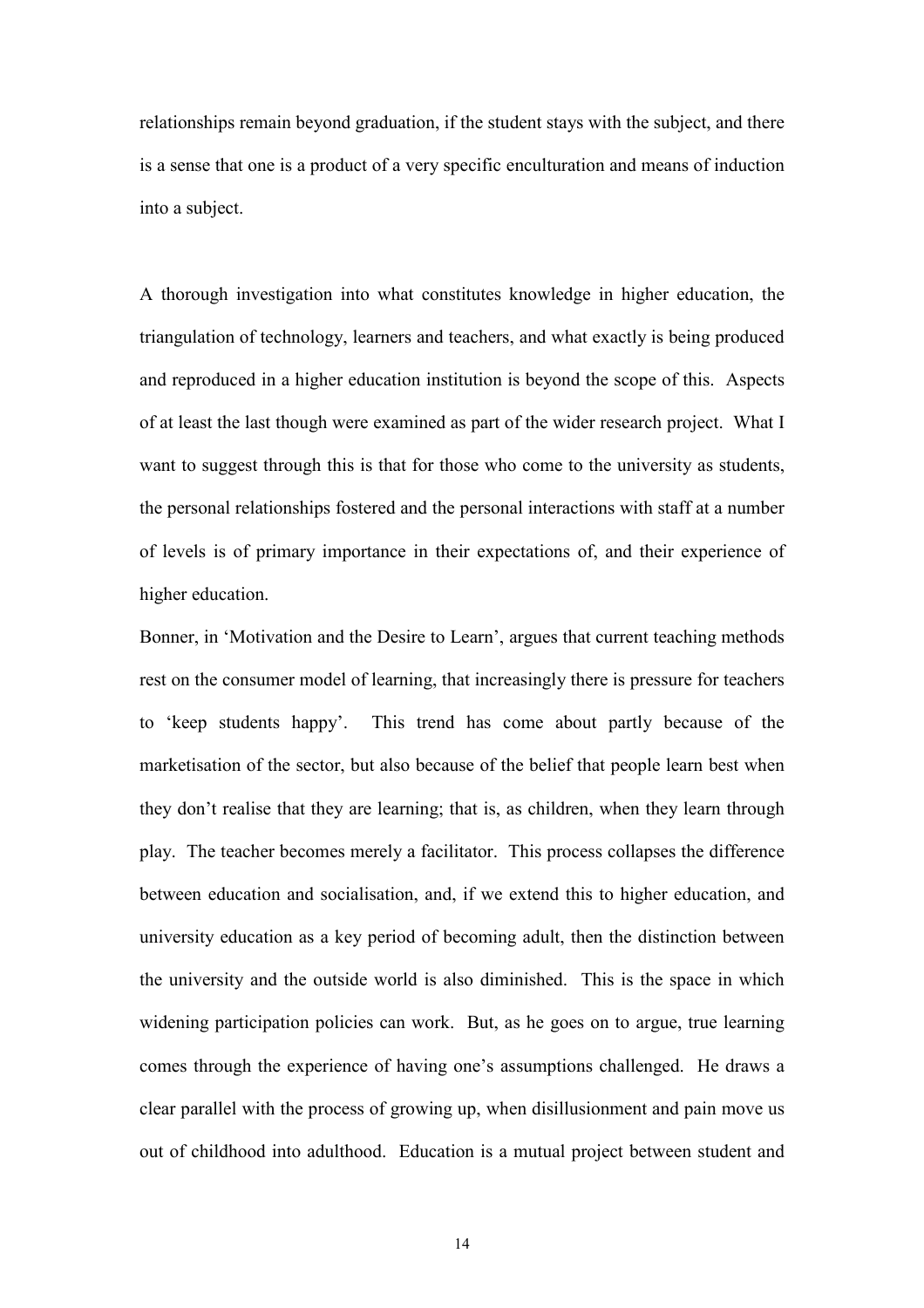teacher of 'nurturing the desire to learn' in both. 'They (teachers and students) are deeply the same but they differ in degree. Both share the desire to learn, but the teacher can be identified as the one whose desire to learn is greater….we are no longer dealing with two different entities, student and teacher, but rather two parts of a whole'(1990:24). The educational experience becomes relational rather than interactional: 'By treating teacher and student as separate entities who are only united in interaction, then the order or unity of their togetherness can merely be thought of as incidental (1990:25). Both are fully implicated in the process of learning, and it becomes much more than achieving competencies: it becomes an educational experience that is transformative. I would argue that this is the underlying ethos of the university where the study was done, especially evident through the two courses and how they were conceived and constructed.

The experience and expectations of students are also bound up in something more amorphous for both them and staff: reputation. A questionnaire returned by two hundred second year students in the university showed that it was the reputation that brought them to the university. From focus groups it became clear that students do not measure reputation by league tables, but that it is something indefinable, and that the experience of being in the city itself was bound up with the whole experience. One senior member of staff responsible for recruiting students from north America takes a scrap book with him full of images of the city and Scotland. He says that it is his most successful tool for drawing students to the university. For teaching staff, despite a fierce protection of their own research time, I would argue that the personal is no less important, even though its focus might be different. This same staff member though cited both the kudos and the city as the reasons why he had stayed so long.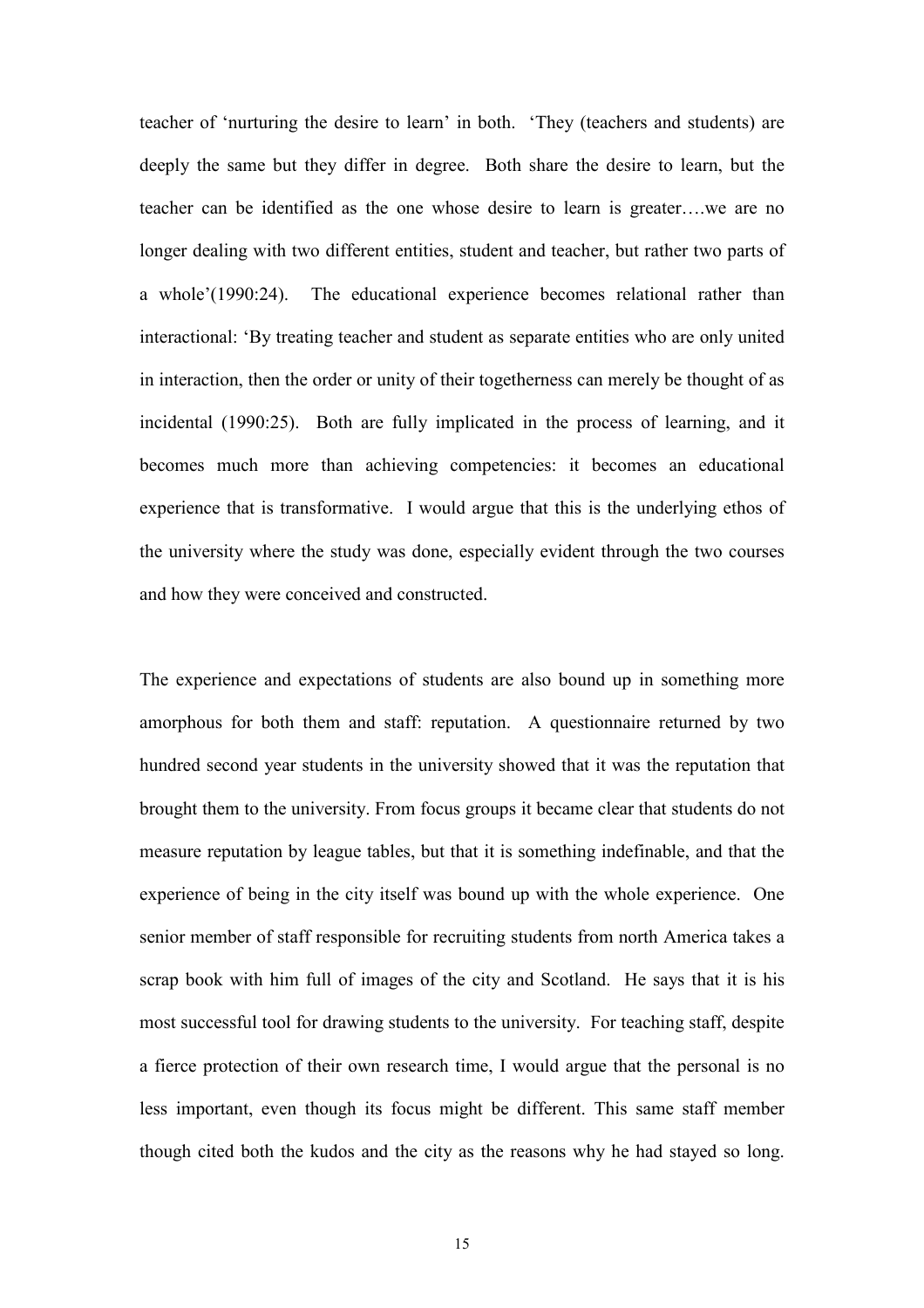The Personal suffuses the institution and can be used as a phenomenological base for thinking about how the university works.

There is a particular 'way of being' in the university for both staff and students that ensures a sense of belonging and of success, whether you have any executive powers to implement decisions or not. The appropriate way of being and doing is hard to define, and even resists definition. It is, in part, about an acceptance of how things are, or get, done. For some; those that don't 'fit, or are not willing to 'be' in the right way, it would be regarded as insidious. I do not want to go too far in trying to pin down such an intangible, nor do I want to suggest that there is a particular culture or particular cultures at odds, or in allegiance with one another. In this instance. It is best to think of it as more of a loose network of shifting relationships, not necessarily hierarchical, but preserving something of the teacher-learner or mentor-apprentice about them, than of it as a culture, or set of cultures.

Organisations are often conceived of in this way (see Wright, 1995), but it does not convey what I regard as a more amorphous web of associations and relationships that extend beyond this university itself, and the notion of a culture, or cultures, sets up boundaries that I want to avoid. Undoubtedly walls and barriers are experienced by some, and when it applies to students, and they express their frustration, staff might say of them that 'they just don't get it'. If students complain that they are not satisfied, they can be dismissed as 'wanting it all on a plate.' Either the student does not know how to 'be' in the university, or they do not understand how they are being educated there. Education is not delivered to students in this institution.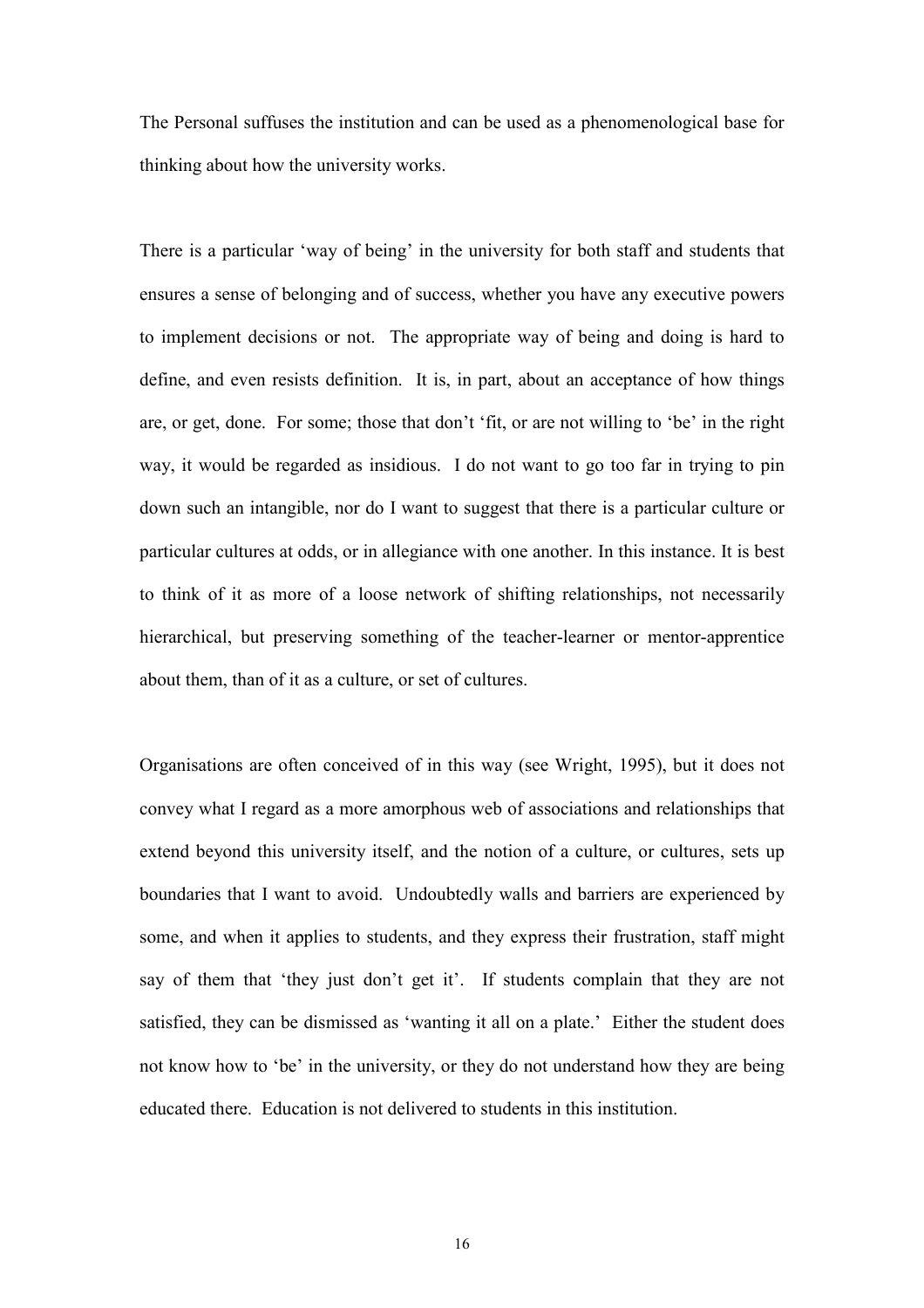# Government policy, widening participation and instrumental education

A tension became apparent regarding the project that the university pursues, which undeniably retains an element of elitism, and as I've implied above, even tribalism, and the Scottish Government's instrumental requirements for a skilled and educated workforce. At the time of the study, Higher Education and Further Education are not under the remit of the Education Department, which covers schools and issues relating to children, but belongs to the Department of Life-long Learning, Enterprise and Transport. Post compulsory education is seen as part of the continuum of Lifelong Learning that incorporates *all* training and education provision, be it at college, in the work-place, or through the Trade Unions, for example. An explicit link is made between commercial enterprise and education, between what is termed the 'Learning Market and the Labour Market' (Scottish Executive, Life-Long Learning, 2003:9).

The relationship between further and higher education institutions and the funding councils, is moving along a different path from that taken in England and Wales. The higher and further education funding councils have been amalgamated, to improve the interface between the two sectors which will also add greater coherence to the singular notion of post-school learning as being a unified resource that offers everyone equal access to all education and training provision, and seeks to remove any vestiges of élitism. 'Widening Participation', and the more general 'Social Inclusion' are phrases of the moment. Life-long Learning seeks to place all resources for 'gaining knowledge' before all citizens, making all equally accessible and valid.

However, what this reasoning might also do, perhaps by default, is to dilute the various institutions' distinctive cultures, and flatten out the peculiarities and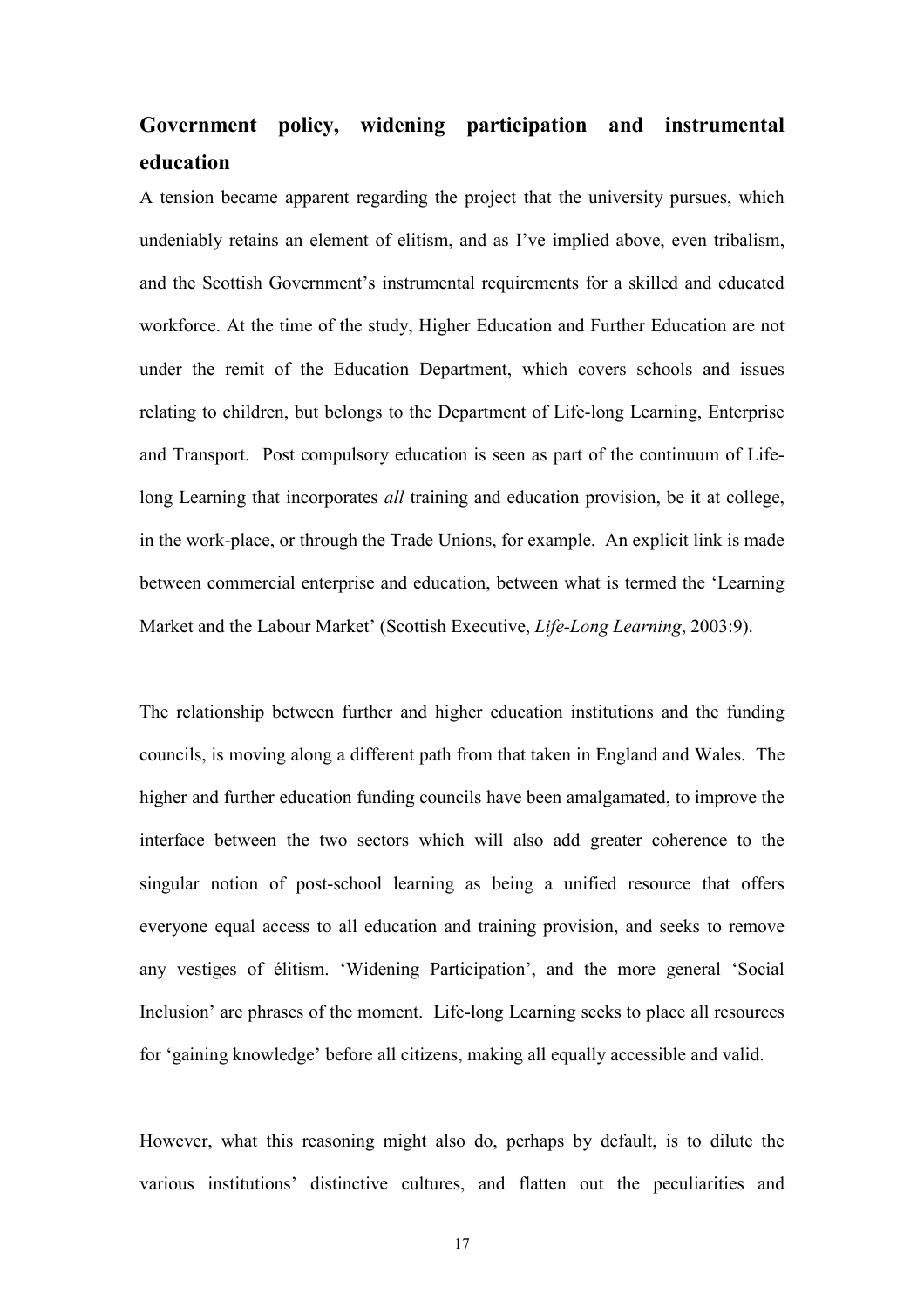particularities of various learning environments. This strategy also ignores the differences between the sorts of knowledge they are dispensing or inculcating. It assumes a commensurability between modes of learning, types of knowledge, but also the meanings to, and motivations of those seeking to learn – that they are chiefly instrumental and vocational in nature.

We can ask how the overall stance of collectivising sources of provision and of flattening out the differences between types of knowledge have affected quality assurance discourse and practice. Perhaps paradoxically, the Scottish Funding Council's decision to shift from a 'quality assurance' to 'quality enhancement' model has been brave one in view of what's been argued above about the university adhering to its intellect-led, rather than an instrumental academic base. There was no definite strategy for how quality enhancement will be implemented by the institutions, but a committee for each has recently been established to take the work forward. This new approach has been formulated in a spirit of trust; from the common-sense belief that institutions, as demonstrated by the last TQA, are performing very well; and from the view that the huge resources required to 'assess' and 'assure' quality would be better allocated to support and enhance good and innovative practice, and to foster a sense and space for innovation and enterprise in teaching and learning. I say there is a paradox because it hands back a high degree of autonomy to the institutions, and allows institutions to become more inward-looking so that the intended integration between industry, enterprise, life-long learning, and further and higher education potentially becomes threatened. Certain institutions then do not really have to take account of the supposed level playing field of learning resources that gives all citizens access to any and all learning environments. The success of quality enhancement is all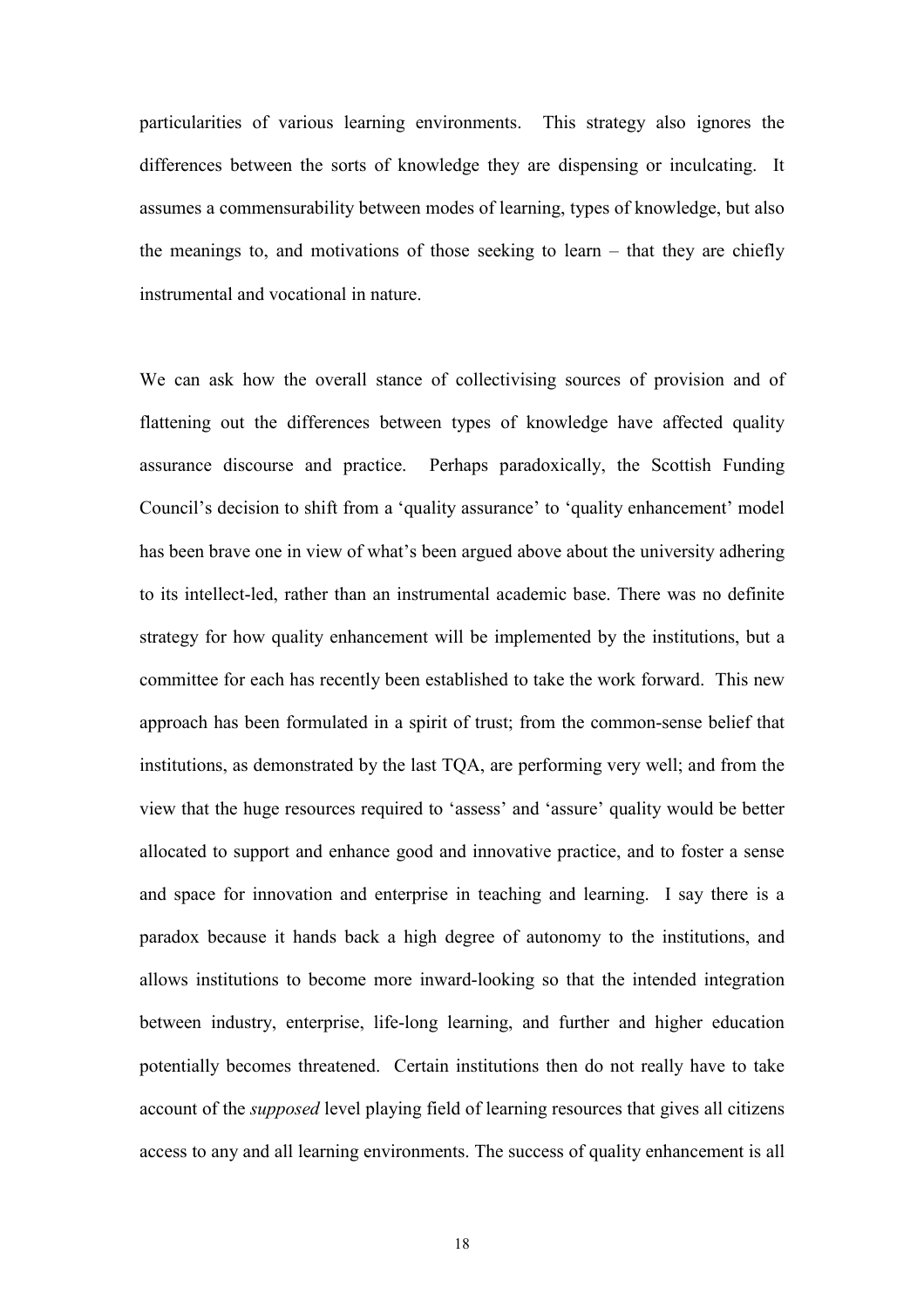about trust, apparently. A key figure in the SFC talked of Scotland and its politics, particularly noticeable post devolution, saying that 'it's a feature of the size of Scotland that you can get around a table, so there is a certain amount of trust around'. He was talking somewhere between metaphor and reality, and he was stressing that good relations between the HE sector and personalities in the QAA and Funding Councils had existed for a long time, and there wasn't the distance between the bodies that was more evident down south. Throughout the interview, in different ways, he drew this distinction and gave an overall impression of a 'cultural intimacy' (see Herzfeld) that pervades not only the HE sector, but Scotland as a whole. Interestingly, he foregrounded his 'tribal'connections early in the interview, and it began as a conversation about his being a physicist away from his 'territory' (see Becher, 1989). He was making a connection with me, and with academia and with his having moved through the science studies unit at the university in question. He described how he had seamlessly moved into his current role; but he still strongly identified himself as a physicist, a member of this university.

The elements of restructuring lead to standardisation and assume a uniformity: that there is a typical student with universalisable needs and motivations – that university is one amongst other vocational options, offering knowledge and skills that are within a package called a degree. Increasingly they are told that it does not matter to employers what subject their degree is in. The move towards standardisation and uniformity also denies the value of the various 'cultures' within the university, or, as one vice-principal put it derisively, 'the collection of cottage industries'. This was said at an E-learning Day, led by the new principal, which was attended by over two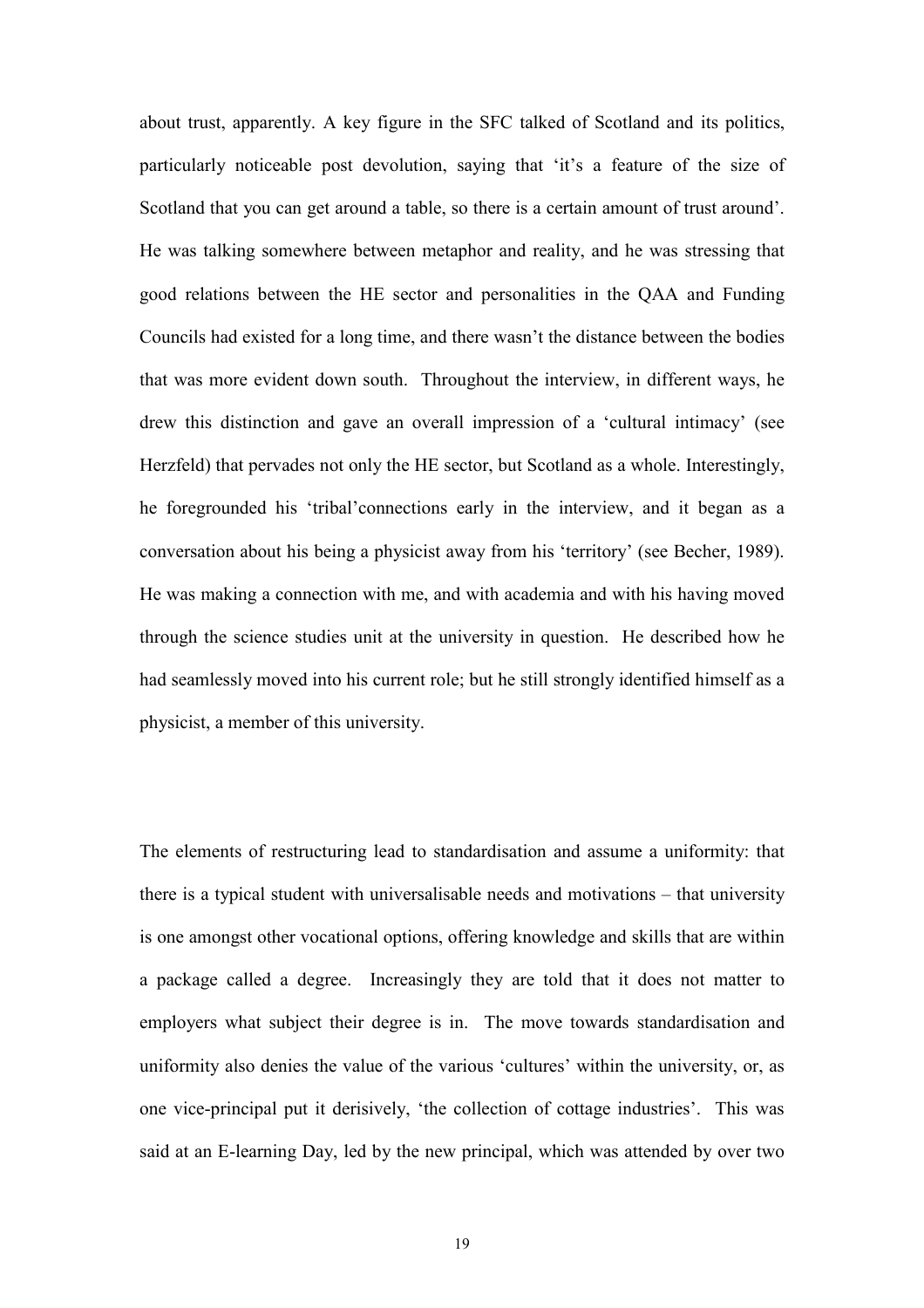hundred academics. All but two of the speakers were very enthusiastic about elearning, but there was no reflected eagerness coming from the large audience. The chief librarian pleaded that there should still be a place for the library within the university, in the midst of all the satellite libraries closing and the centralising of resources. The student union representative, who was the most conservative speaker, said that e-learning should be an extra, that a major aspect of university life was social, and that a quarter of students did not even own a computer. Among the academics, there was reticence and caution, and a grudging acceptance that technology equals progress. One final question on the day asked what research had been done to evaluate the benefits of technology in teaching and learning. Apparently there is an empty Chair waiting to be filled which is to have such a focus, but in the meantime, an E-learning strategy group is being instituted to make the university the most technologically advanced in the country.

From the students' point of view, I perceive a genuine fear and insecurity at an increase in the distance they feel from different parts of the institution, particularly their teachers. Whilst the School of Social and Political Studies has a growing identity, they identify with their subject areas. The main conduit in first and second year are the tutors, who are the only representatives of the staff, and their subject, that they get to know, and who would know them. This relationship has been undermined by the introduction of half courses: they have a different tutor for each half course, and in the case of the new courses, it is unlikely to be one from their own discipline. There is no longer the time to build up a relationship with the tutor, nor the tutorial group.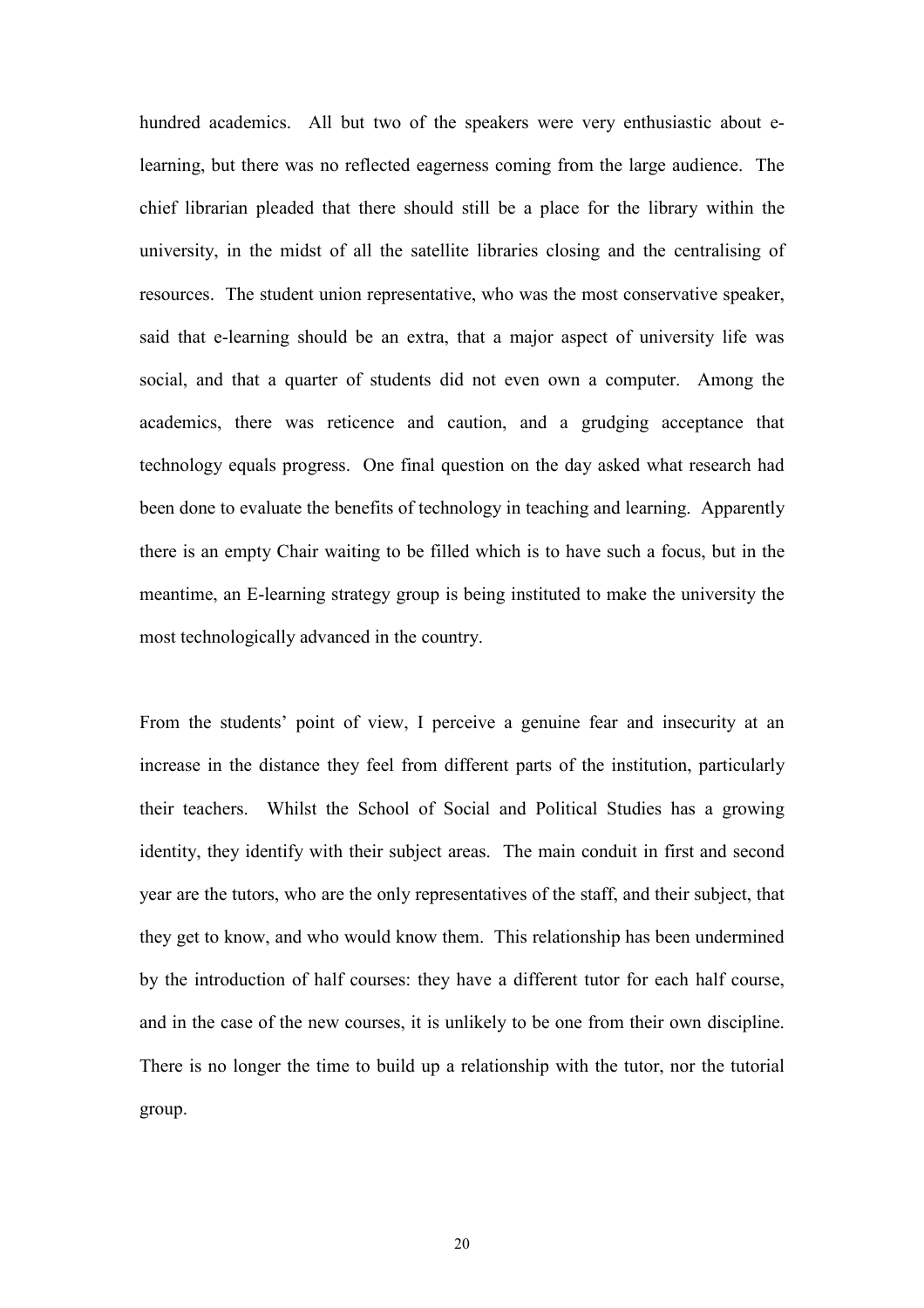The communal office, a physical space at the very centre of the building where most of the subject areas within the School have been brought together, is the main focus for all undergraduate students. The administrative staff there described being besieged by students wanting attention. Their frustration was profound at students' insistence on personal contact. Students literally pound at the doors during staff breaks, when the information they required was posted outside the office on the noticeboards. One of the older admin staff said that it was understandable, that the students needed and wanted some sort of personal contact with those responsible for teaching them. The administrative staff were as close as they could get. Distancing between the student and the university has also been institutionalised through the use of e-learning materials, because Web-CT can supply such a rich and accessible set of resources for the student. However, as I said, attendance levels at lectures was high, and it was fascinating to experience the range of teaching styles adopted by the lecturers, who taught in two-week blocks on a key theme. With a class of three hundred, all managed to engage with students through different techniques; some acted, some were comedians, some used participation, and others ignored the stage and taught in the auditorium itself, while others chose to allow the physical format to adopt them and they stood behind the lectern and delivered the lecture in the traditional way.

# Concluding thoughts

The new courses are an aspect of restructuring in miniature: interdisciplinarity can be seen as another facet of centralisation and rationalisation. Or, and the two are perhaps not mutually exclusive, it really is a recognition of the permeability of intellectual or academic boundaries that are out-dated and now irrelevant. Ironically perhaps in this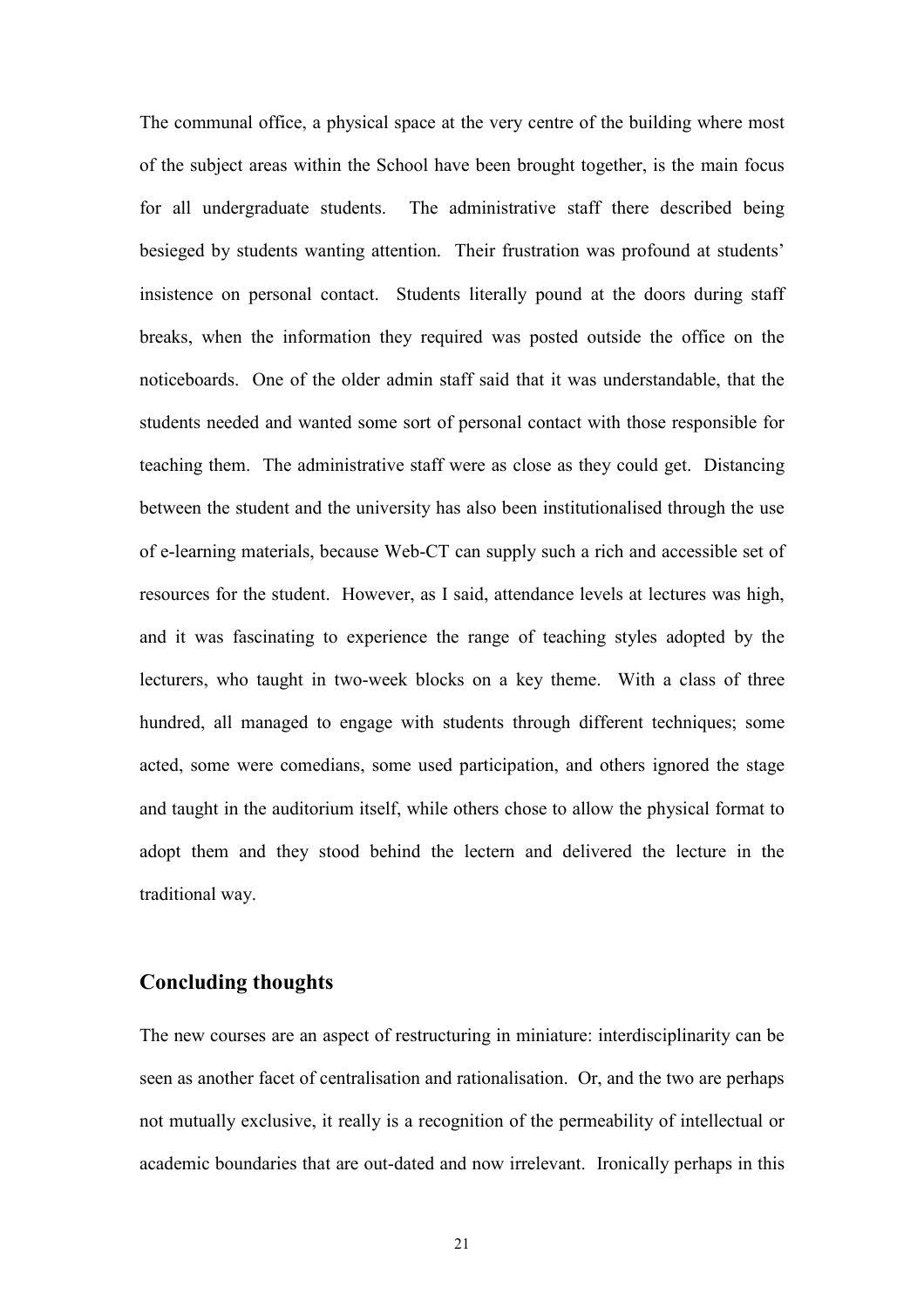instance, with rationalisation and interdisciplinarity working in tandem, the courses created are not more general; they are more focussed and specific. It is interesting that the two to three year enterprise in devising the courses has always been about their intellectual content, not about their accessibility for students. The aim was to take students back to key theorists and to set up a dialectic between one view of one theorist and another's. This brings us back to Bonner's argument, when he talks about the value of experiencing education. He uses Gadamer (1975:  $310 - 325$ ) who, Bonner says, argues that 'when science seeks to make the concept of experience objective and verifiable, the historical – and in this sense, real – aspect of experience gets lost. Experience which is part of the historical nature of man is essentially dialectical. "This is the reversal of direction that consciousness undergoes when it recognizes itself in what is alien and different"(p.318)'(1990:22). Whilst every effort has been put into inculcating in the students the 'desire to learn', and in giving them certain tools, in the form of Web CT for example, there is no sense of making the courses 'fun', or intellectually 'easy'. One obvious fact is that the courses are compulsory, so the only concern of the convenors and teaching staff are around the intellectual content, and, more pragmatically, in the assessment procedures. They do not have to be concerned with 'marketing' their courses, they have a captive audience already.

It feels true to say that the courses would not have happened had it not been for the energy and impetus of key personalities within the new School, one having been its first Head, and the courses, and how each is run, bears marks of them both, in spite of the outward uniformity of presentation of the courses. But is it possible to look at their innovation in intellectual isolation? Would multi-disciplinary teaching have